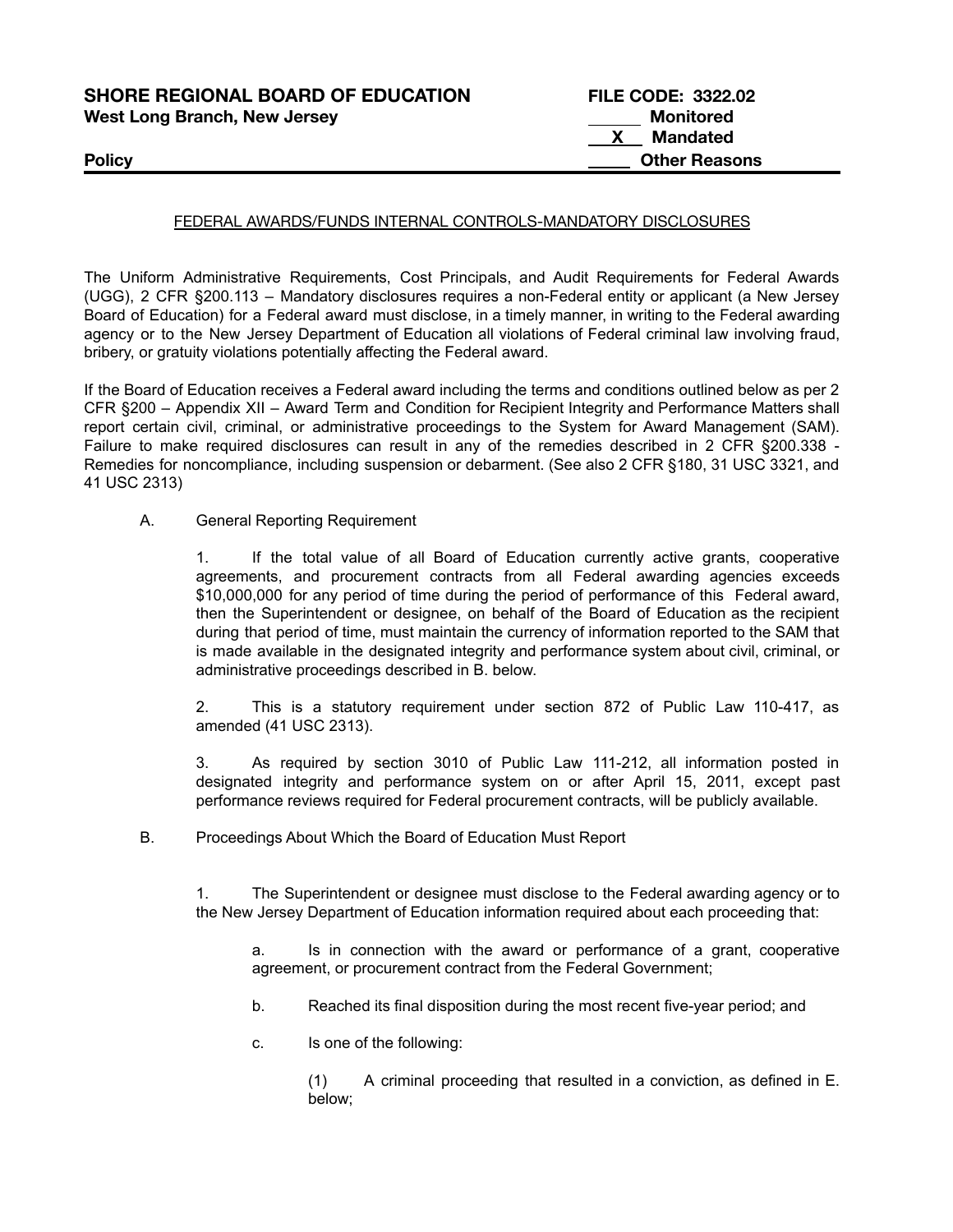(2) A civil proceeding that resulted in a finding of fault and liability and payment of a monetary fine, penalty, reimbursement, restitution, or damages of \$5,000 or more;

(3) An administrative proceeding, as defined in E. below, that resulted in a finding of fault and liability and the payment of either a monetary fine or penalty of \$5,000 or more or reimbursement, restitution, or damages in excess of \$100,000; or

(4) Any other criminal, civil, or administrative proceeding if:

(a) It could have led to an outcome described in  $B.1.c.(1)$ ,  $(2)$ , or (3) above of this award term and condition;

(b) It had a different disposition arrived at by consent or compromise with an acknowledgment of fault on the school district's part; and

(c) The requirement in this award term and condition to disclose information about the proceeding does not conflict with applicable laws and regulations.

### C. Reporting Procedures

1. The Superintendent or designee shall enter in the SAM Entity Management area the information that the SAM requires about each proceeding described in B. above.

2. The Superintendent or designee does not need to submit the information a second time under assistance awards the Board of Education received if the Superintendent or designee already provided the information through the SAM because the Board of Education was required to do so under Federal procurement contracts the Board of Education was awarded.

## D. Reporting Frequency

1. During any period of time when the Board of Education is subject to the requirement in A. above, the Superintendent or designee must report proceedings information through the SAM for the most recent five year period, either to report new information about any proceeding(s) the Board of Education has not reported previously or affirm that there is no new information to report.

2. If the Board of Education has Federal contract, grant, and cooperative agreement awards with a cumulative total value greater than \$10,000,000, the Board of Education must disclose semiannually any information about the criminal, civil, and administrative proceedings.

# E. Definitions

1. For purposes of this Policy:

a. "Administrative proceeding" for the purposes of 2 CFR §200 - Appendix XII and this Policy means a non-judicial process that is adjudicatory in nature in order to make a determination of fault or liability. This includes proceedings at the Federal and State level but only in connection with performance of a Federal contract or